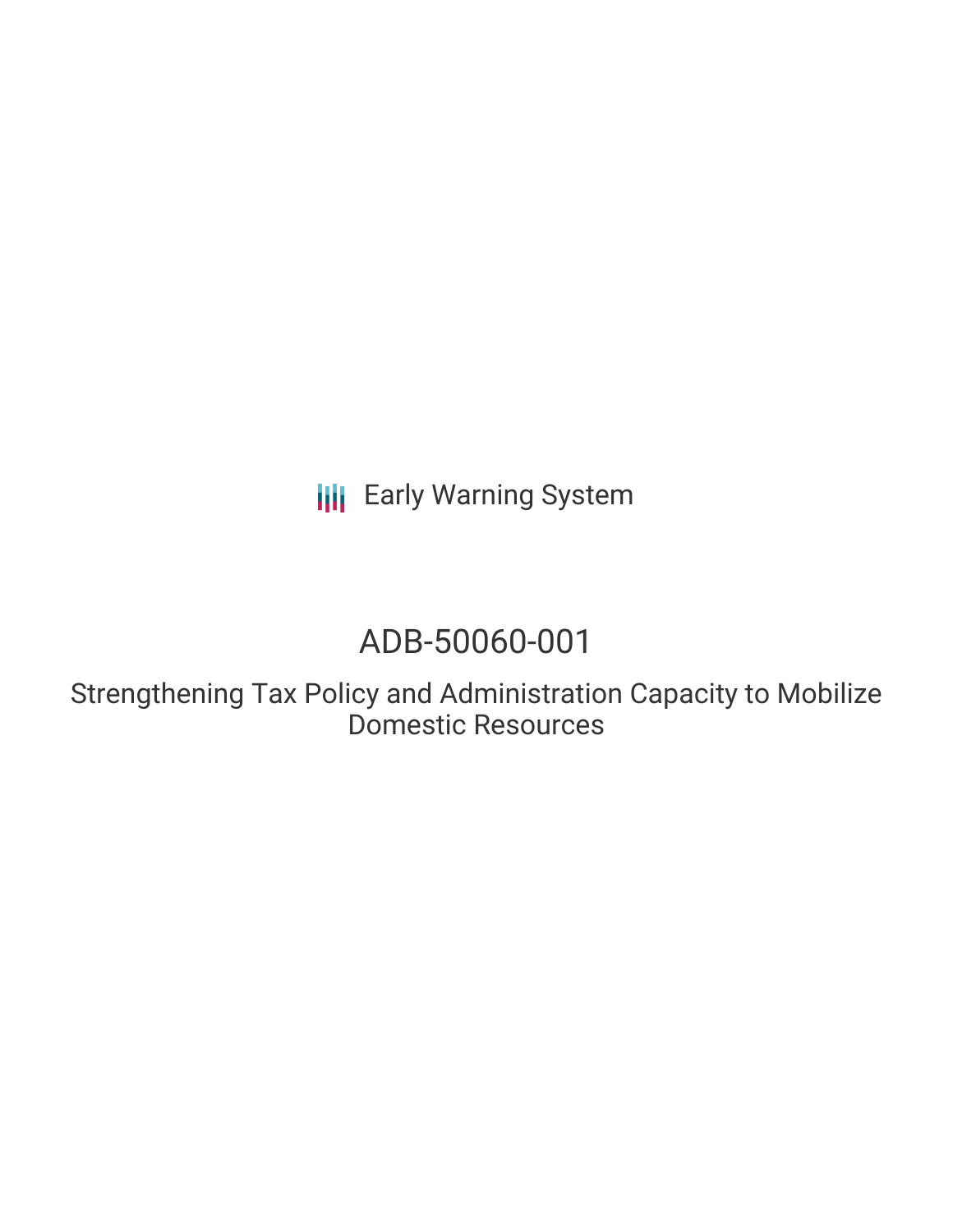



#### **Quick Facts**

| <b>Financial Institutions</b>  | Asian Development Bank (ADB) |
|--------------------------------|------------------------------|
| <b>Status</b>                  | Approved                     |
| <b>Bank Risk Rating</b>        | B                            |
| <b>Voting Date</b>             | 2016-11-16                   |
| <b>Borrower</b>                | Regional                     |
| <b>Sectors</b>                 | Law and Government           |
| <b>Investment Type(s)</b>      | <b>Advisory Services</b>     |
| <b>Investment Amount (USD)</b> | $$1.00$ million              |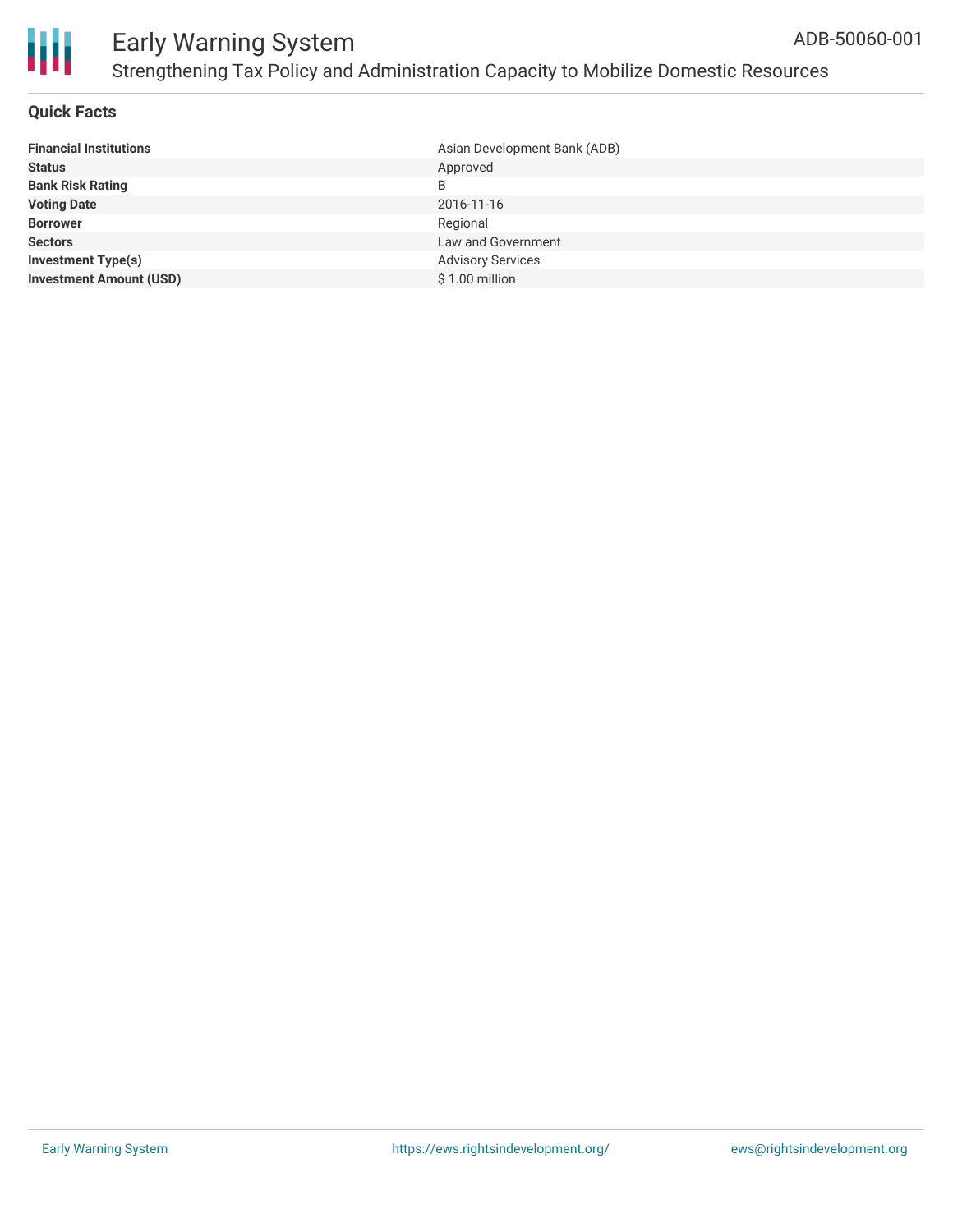

#### **Project Description**

According to ADB website, the TA will strengthen the capacity of tax authorities in target countries to collect tax by (i) broadening and protecting domestic tax base by implementing the BEPS report recommendations, (ii) improving domestic tax compliance through efficient and transparent tax administration, enhanced exchange of information, and improved risk management practices; and (iii) improving tools and procedures to stem both cross-border and domestic tax evasion and avoidance. Based on ADB documents, the TA has "B" category and safeguard categorization is not applicable.

The impact will be increased sustainable tax revenue for development financing in support of the ATI. The outcome will be enhanced capacity of national tax administrations to increase resource mobilization in target DMCs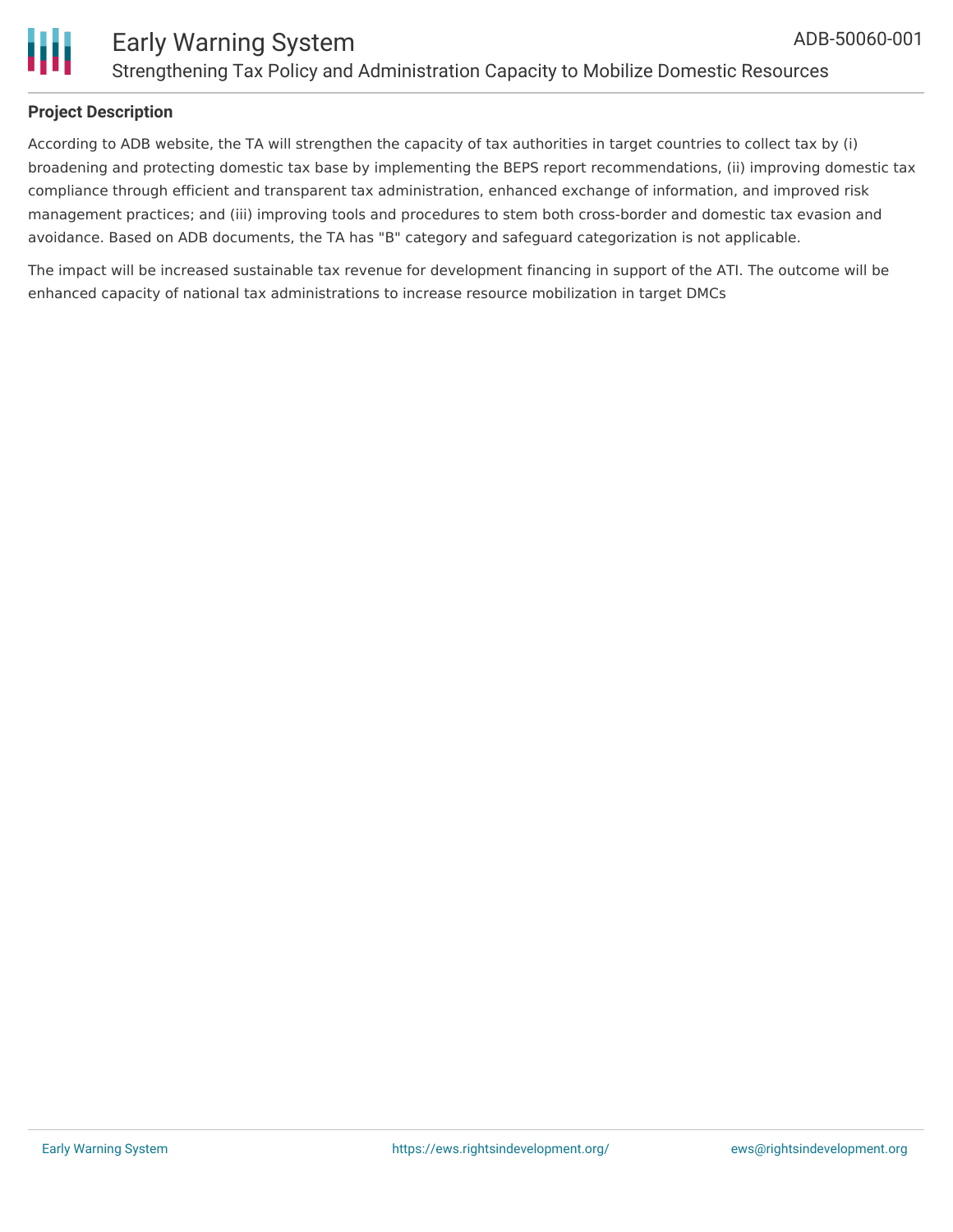

### Early Warning System Strengthening Tax Policy and Administration Capacity to Mobilize Domestic Resources

#### **Investment Description**

Asian Development Bank (ADB)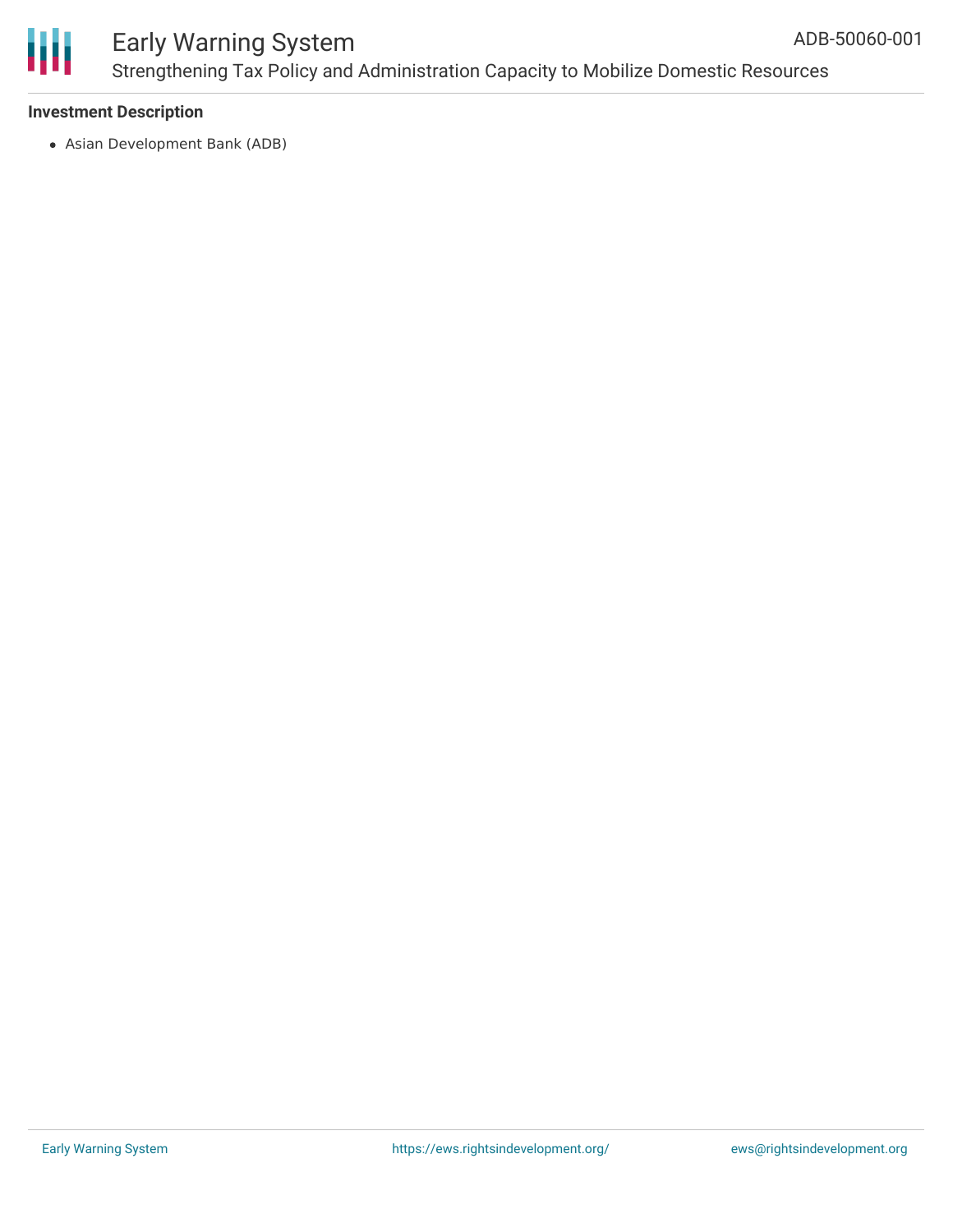



#### **Contact Information**

Project Officer: Miyaki, Yuji SDTC, ADB No contact information provided at the time of disclosure.

#### ACCOUNTABILITY MECHANISM OF ADB

The Accountability Mechanism is an independent complaint mechanism and fact-finding body for people who believe they are likely to be, or have been, adversely affected by an Asian Development Bank-financed project. If you submit a complaint to the Accountability Mechanism, they may investigate to assess whether the Asian Development Bank is following its own policies and procedures for preventing harm to people or the environment. You can learn more about the Accountability Mechanism and how to file a complaint at: http://www.adb.org/site/accountability-mechanism/main